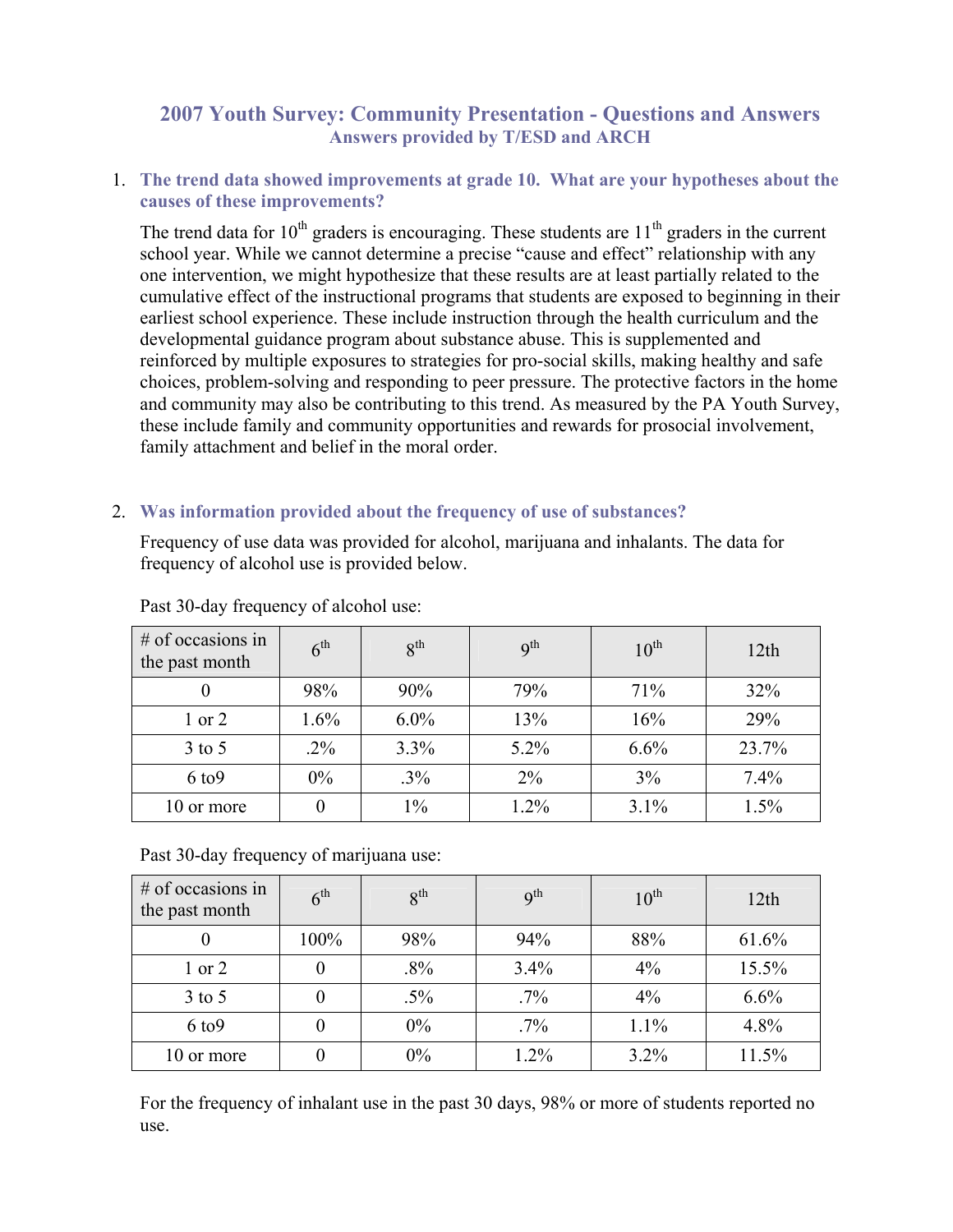# **3. What is the theory as to why T/E has higher levels in survey (for 12th)?**

There is research showing that youth in affluent communities have high rates of substance use and that substance use is significantly linked with depressive and anxiety symptoms, suggesting an attempt to self-medicate. It was also found that among suburban boys, high substance use is linked with popularity with peers.

Some theories as to why there is higher anxiety, depression, and substance use among suburban, affluent youth include achievement pressures and isolation. One theory is that affluent youth are often pressured to excel at multiple academic and extracurricular pursuits. Rates of depression, anxiety and substance use were found to be higher among those youth whose parents overemphasized their accomplishments, valuing them disproportionately more than their personal character. Isolation (both emotional and literal) may come from the erosion of family time together because of the demands of affluent parents' careers and children's after-school activities. In addition, in upper-middle-class families, secondary school students are often left home alone for several hours, with parents believing this promotes self-sufficiency. Interestingly, it was found that eating dinner with at least one parent on most nights predicted better adjustment and school performance, in both high and low income youth.

## 4. **What percentage of surveys was removed/disqualified?**

For the District, all but 82 students across all grades (4.1%) completed valid surveys.

# 5. **What is the total population of 12 graders in T/E?**

In 2007, the official October 1 enrollment report shows 501 students in  $12<sup>th</sup>$  grade. This is the group that took the survey in November 2007.

## 6. **How do the responses of TE youth to the "symptoms of depression" questions compare to the general population at these ages?**

We can compare the TE Youth Survey results to those published in the county and the state report. When compared to the statewide results, local youth report slightly lower rates of symptoms of depression. Local youth report very similar rates when compared to other youth in Chester County.

The state results can be found at: http://www.pccd.state.pa.us/pccd/cwp/view.asp?A=1430&Q=575550

The county results can be found at: http://dsf.chesco.org/chesco/site/default.asp

## 7. **Why did the program on November 10 have two parts, one dealing with the results of the substance abuse survey and one about resiliency? How are these two topics connected?**

It is well established that factors in the community and the family can either reduce the likelihood (protective factors) or increase the likelihood (risk factors) that students will engage in risky behavior. One of the risk factors identified in our local results is that of "family conflict." The topic of resiliency in the family addresses strategies that families can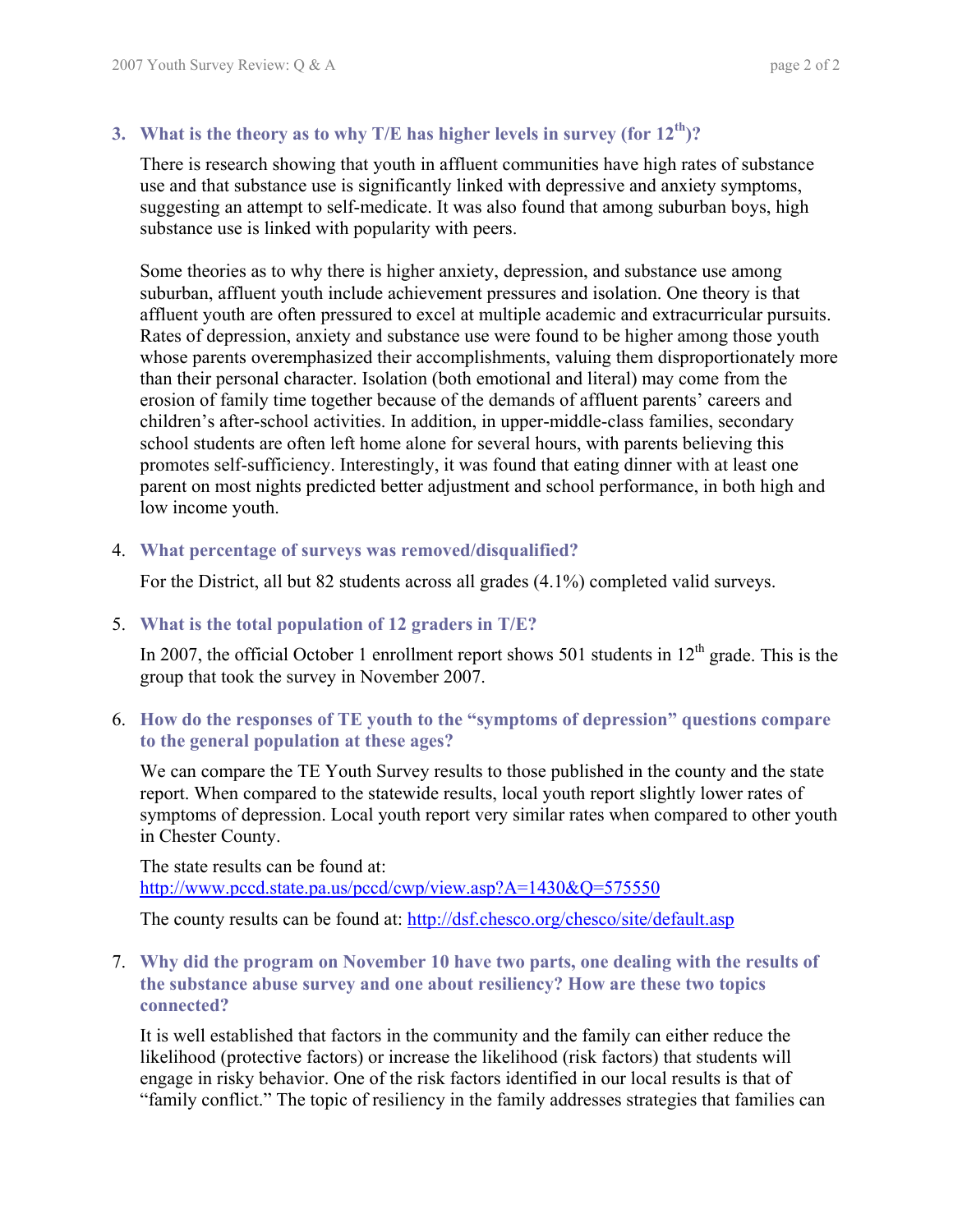use to promote a positive climate within the family and help family members respond to difficult and stressful situations in a healthy and productive way.

# 8. **Did the survey only test public school students? Were private schools, parochial schools, charter schools and home-school students included? If not, why not?**

The survey has been limited to the public school district and the two (2) Centers for Arts and Technologies due to the financial cost and associated resources needed to conduct and administer the survey.

## 9. **OK, some students are doing drugs. What other options are there for diversions and "entertainment" for youth growing up in this area?**

Parents need never accept the line, "there is nothing better to do." Our community is filled with opportunities. Networking with friends and neighbors can extend the following list:

- Township sponsored recreational sports leagues for multiple sports accept all players.
- Local theatres offer theatre workshops and related opportunities.
- Private teachers of music, voice, and dance are available. Music departments in each school can provide a list.
- Many youth follow their interest in music to form "Garage Bands."
- The art department of each local school can give many suggestions about local ways to pursue an interest in art.
- Parks, YMCAs and a myriad of spas (by membership) offer work out facilities and fitness classes.
- Bike riding, hiking, skate boarding are all available nearby.
- Faith-based organizations have youth groups with a smorgasbord of opportunities for joining in fun activities and participating in service opportunities. Most youth groups will take anyone who wants to participate—one does not need to be a "member" of a particular church or synagogue.
- There are many ways that youth can be engaged in "giving back" to their community... .volunteering, coaching or assistant coaching, mentoring, big brother/ big sister, scouts, etc. There are many organizations that would welcome teens as volunteers.
- Many youth say they just want a place to "hang" with their friends. Providing simple snacks and a room for kids to gather, under the clear understanding that parents will be home and monitoring the activities, is always an option.
- Renting movies, playing cards and board games, or just talking with one another can fit the bill.
- Life is not all television and videogames; promote creativity and 'healthy' activities. This list is only a beginning. The sky is the limit. Our youth are creative and articulate and can express their ideas and "wants" clearly.

# 10. **How can the school and community change parental attitudes and behavior other than offering educational opportunities?**

**ARCH:** Parents who talk with other parents, especially parents of their own children's friends can exchange very useful information. Parents are encouraged to talk with one another and share parenting strategies with one another. SAFEHOMES leadership guides are available in each school in the TE School District. (Please talk to PTO Leadership in your child's school about this program.) These are binders filled with useful information that can help a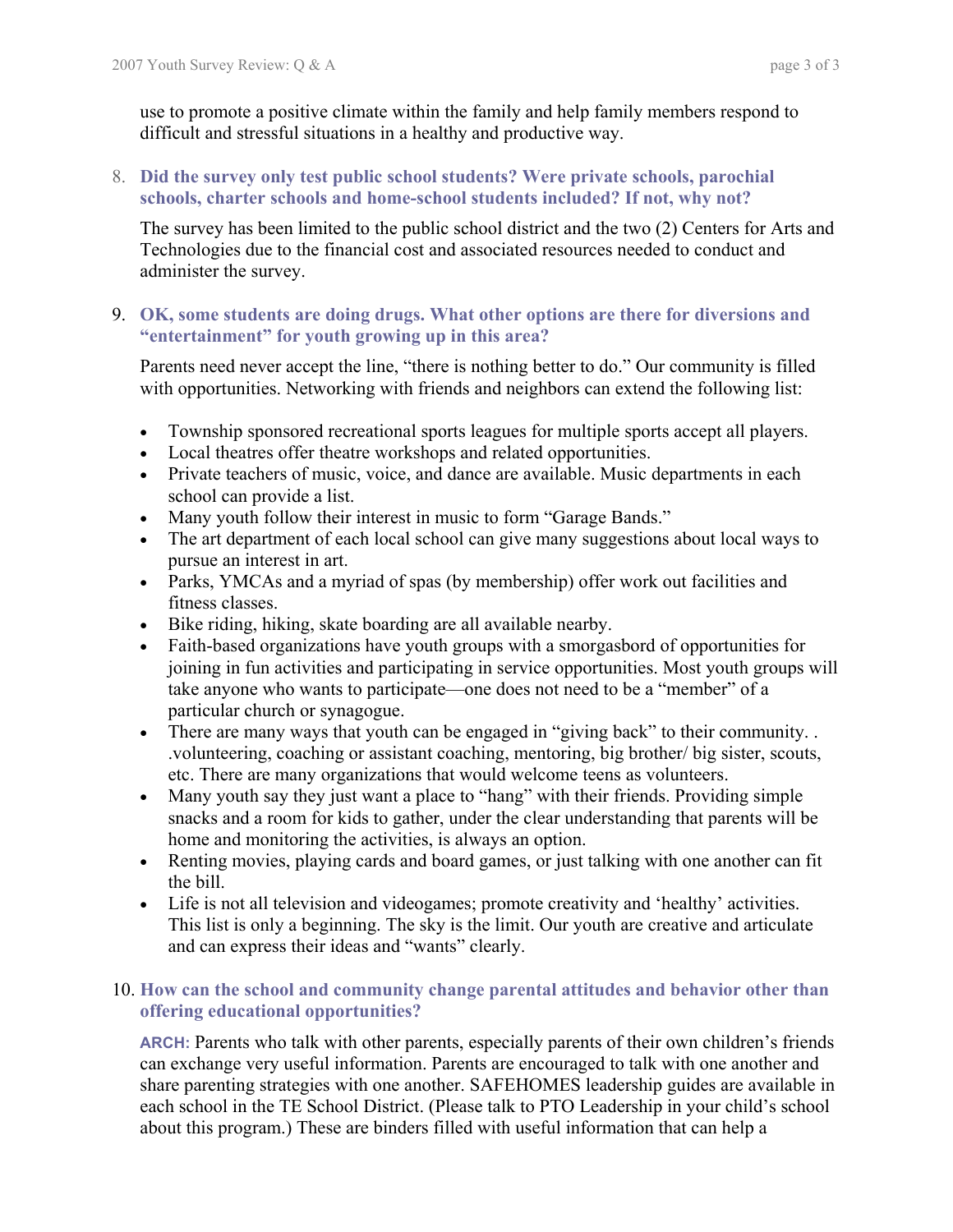neighborhood group of parents organize, network and communicate regularly with one another. When parents of middle-school aged youth are clear about their expectations and are on the "same page" as the parents of their children's friends, the consistency and clarity can go a long way in preventing opportunities for kids to drink or use as they get older. Setting clear guidelines and boundaries for behavior in the middle school years can help keep children safe in the high school years.

The Party Guidelines Pledge is another means parents can use to stay connected with other like-minded families. The Party Guidelines Check List can be found on the ARCH website, http://www.archcares.org/party\_guideline.htm.

Taking these ideas one step farther, prevention minded parents should be willing to do whatever it takes to prevent their own children and their children's friends from using drugs. That means making a phone call to a parent of another child if you see or hear anything which makes you suspect drugs might be an issue. That also means calling the police (or anonymous tip line) if a party is going on in your neighborhood and you have reason to suspect underage drinking. As a parent, and a community member, one can take a strong stand against underage drinking and drug use of any kind. As a parent known for one's clear position, you can advocate for prevention in community settings and contribute to a community norm that underage drinking is not acceptable.

Drug use and abuse is possible with any child. A parent who thinks it can't happen to his or her own child, is already flirting with denial. It can happen, and one needs to be vigilant in paying attention to one's children to be prepared for any signs. Then, be willing to act promptly and swiftly if needed.

**11. As a parent, I am aware of pressure my 15 year old tries to apply to get me to let her do things that I don't really feel comfortable with. For example, she uses the line, "everyone else's parents let them. . ." She would rather not attend a party, than have me make a phone call to check on the plans of the party host and his/her parents.** 

**ARCH:** Our children need us to be parents. Parents who are trying to win a popularity contest or want to be their child's "friend" are not being effective parents. A child's job in growing up and discovering who he/she is includes times of rebellion, limit-testing, and experimenting. Parents are needed to hold firm to certain behavioral expectations for which there are no negotiations. Underage drinking and any drug use is one such non-negotiable line.

## **12. Now we have seen the results of the 2007 Youth Survey, and we have seen the comparative data with previous surveys in Tredyffrin and Easttown. Now what?**

**ARCH:** Make a personal commitment to learn whatever you can about alcohol, tobacco and other drug use among youth. There are several websites that are helpful resources of reliable information:

www.theantidrug.com

http://www.drugfree.org/

http://www.niaaa.nih.gov/

http://www.alcoholscreening.org/